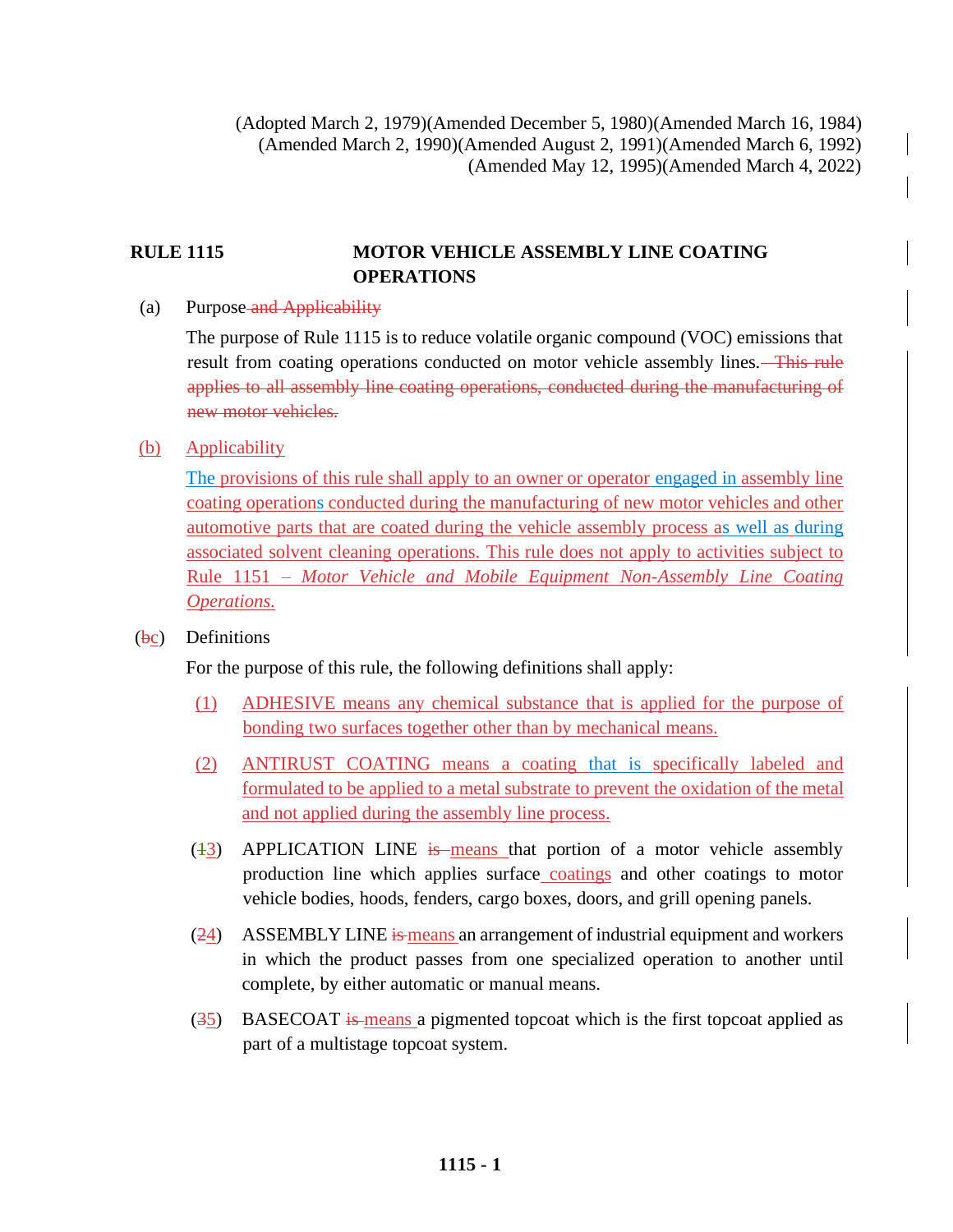- (46) BASECOAT/CLEARCOAT (BC/CC) is means a topcoat consisting of a base coatbasecoat portion and a clear coatclearcoat portion.
- (7) BEDLINER means a multi-component coating applied to a cargo bed after the application of topcoat and outside of the topcoat operation to provide additional durability.
- (58) CAPTURE EFFICIENCY is means the percentage of volatile organic compounds used, emitted, evolved, or generated by the operation, that are collected and directed to an air pollution control device.
- (9) CAVITY WAX means a coating applied into the cavities of the vehicle primarily for the purpose of enhancing corrosion protection.
- (610) CLEARCOAT is means a topcoat which contains no pigments or only transparent pigments and which is the final topcoat applied as part of a multistage topcoat system.
- $(711)$  COATING is means a material which is applied to a surface in order to beautify and/or protect such surface.
- (12) DEADENER means a coating applied to selected vehicle surfaces primarily for the purpose of reducing the sound of road noise in the passenger compartment.
- (13) ELECTRODEPOSITION means a process of applying a protective, corrosionresistant waterborne primer on exterior and interior surfaces that provides thorough coverage of recessed areas. It is a dip coating method that uses an electrical field to apply or deposit the conductive coating onto the part.ELECTROPHORETIC APPLIED PRIMER is an undercoat applied by dipping the component in a coating bath with an electrical potential difference between the component and the bath.
- $(914)$  EXEMPT COMPOUNDS are means any of the following compounds: those compounds defined as Exempt Compounds in as defined in Rule 102 – *Definition of Terms*.

(A) Group I

trifluoromethane (HFC-23) chlorodifluoromethane (HCFC-22) dichlorotrifluoroethane (HCFC-123) 2-chloro-1,1,1,2-tetrafluoroethane (HCFC-124) pentafluoroethane (HFC-125) 1,1,2,2-tetrafluoroethane (HFC-134)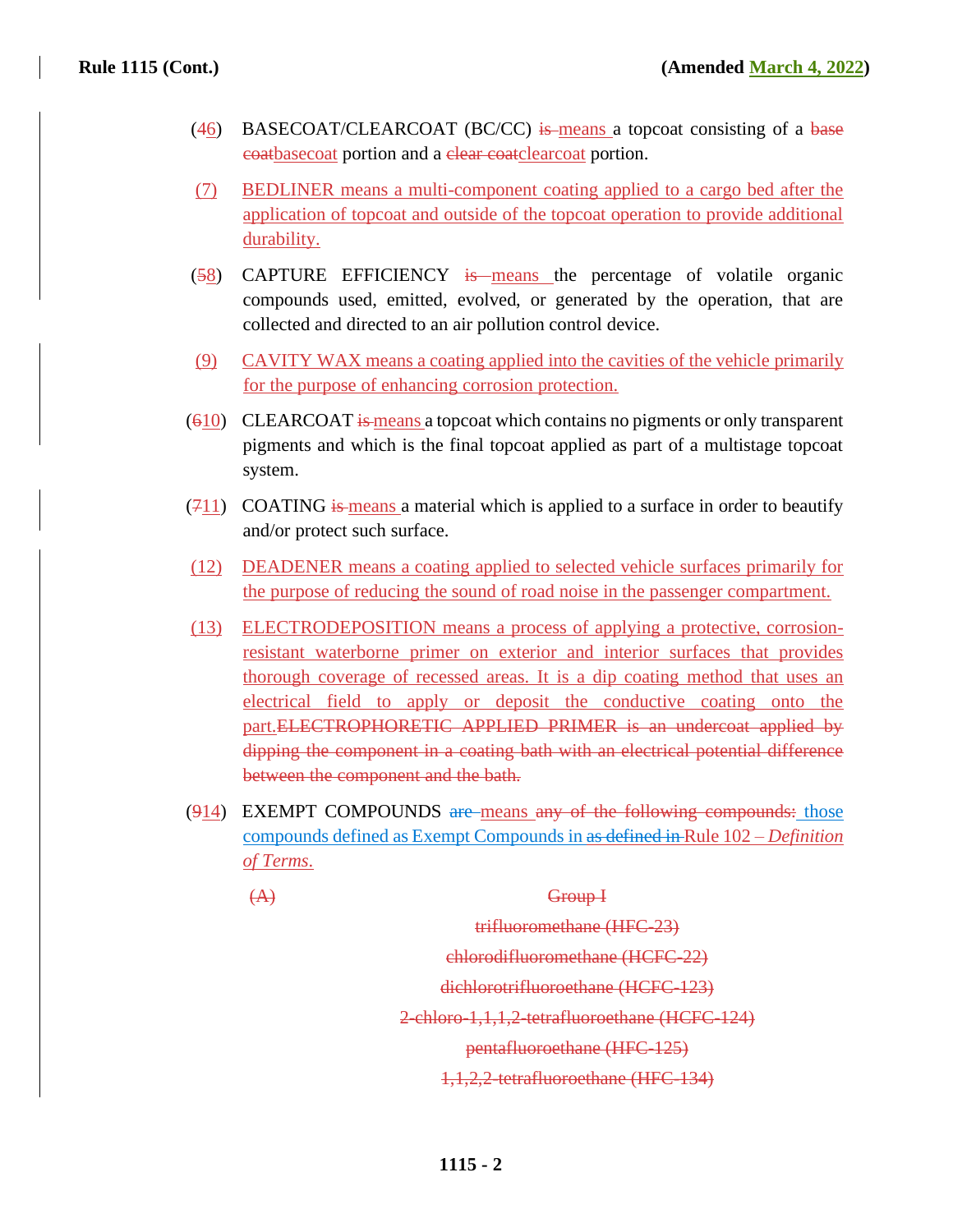|     | tetrafluoroethane (HFC-134a)                                                |
|-----|-----------------------------------------------------------------------------|
|     | dichlorofluoroethane (HCFC-141b)                                            |
|     | ehlorodifluoroethane (HCFC-142b)                                            |
|     | 1,1,1-trifluoroethane (HFC-143a)                                            |
|     | 1,1-difluoroethane (HFC-152a)                                               |
|     | eyclic, branched, or linear, completely fluorinated alkanes;                |
|     | eyclic, branched, or linear, completely fluorinated ethers with no          |
|     | unsaturations:                                                              |
|     | eyelic, branched, or linear, completely fluorinated tertiary amines with no |
|     | unsaturations; and                                                          |
|     | sulfur-containing perfluorocarbons with no unsaturations and with sulfur    |
|     | bonds only to carbon and fluorine                                           |
| (B) | Group H                                                                     |
|     | methylene chloride                                                          |
|     | earbon tetrachloride                                                        |
|     | 1,1,1-trichloroethane (methyl chloroform)                                   |
|     | trichlorotrifluoroethane (CFC-113)                                          |
|     | dichlorodifluoromethane (CFC-12)                                            |
|     | trichlorofluoromethane (CFC-11)                                             |
|     | dichlorotetrafluoroethane (CFC-114)                                         |
|     | chloropentafluoroethane (CFC-115)                                           |

Use of Group II compounds may be restricted in the future because they are toxic, potentially toxic, or are upper-atmosphere ozone depleters, or cause other environmental impacts. By January 1, 1996, production of chlorofluorocarbons (CFC), 1,1,1-trichloroethane (methyl chloroform), and carbon tetrachloride will be phased out in accordance with the Code of Federal Regulation Title 40, Part 82 (December 10, 1993). Specifically, the District Board has established a policy to phase out chlorofluorocarbons (CFC) on or before 1997.

- $(401)$ 5) FINAL REPAIR is means the operations performed and coating(s) applied to completely-assembled motor vehicles, or to parts that are not yet on a completely assembled motor vehicle, to correct damage or imperfections in the coating.the final coating applied to correct topcoat imperfections prior to shipment.
- (16) FLEXIBLE COATING means a coating applied to polyurethane or vinyl substrate to protect the substrate from damage or to repair the substrate.
- (17) GASKET/GASKET SEALING MATERIAL means a fluid applied to coat a gasket or replace and perform the same function as a gasket. Automobile and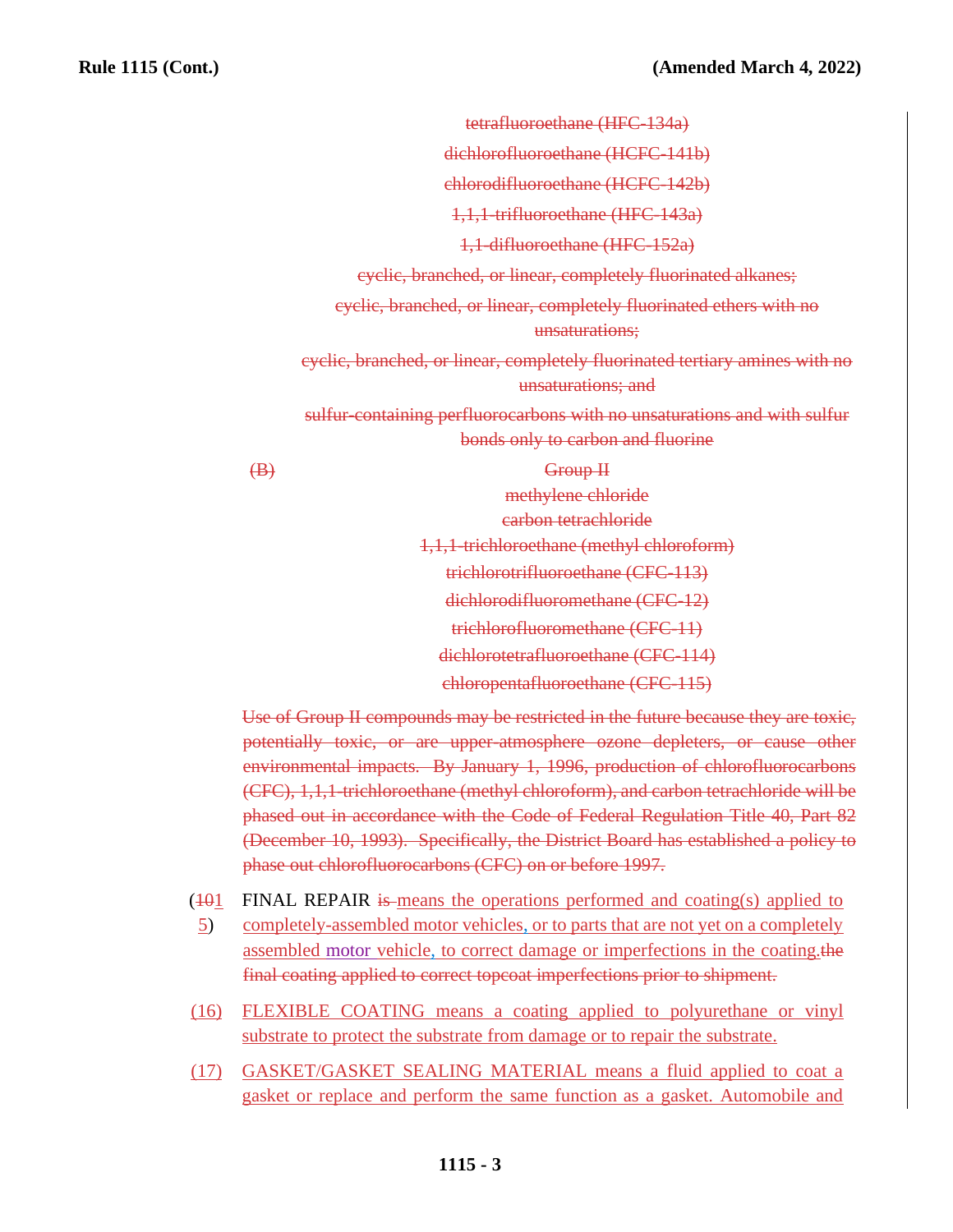light-duty truck gasket/gasket sealing material includes room temperature vulcanization (RTV) seal material.

- (18) GLASS BONDING PRIMER means a primer applied to the windshield or other glass, or to body openings, to prepare the glass or body opening for the application of glass bonding adhesives or the installation of adhesive bonded glass. Automotive and light-duty truck glass bonding primer includes glass bonding/cleaning primers that perform both functions (cleaning and priming of the windshield or other glass, or body openings) prior to the application of adhesive or the installation of adhesive bonded glass.
- (19) HIGH-VOLUME, LOW-PRESSURE (HVLP) SPRAY EQUIPMENT means equipment used to apply materials by means of a spray gun which is designed to atomize 100 percent by air pressure only and intended to be operated, and which is operated, between 0.1 and 10.0 pounds per square inch gauge (psig) of air atomizing pressure measured dynamically at the center of the air cap and at the air horns and is capable of achieving a transfer efficiency of a minimum of 65%.
- (20) LUBRICATING WAX/COMPOUND means a protective lubricating material applied to vehicle hubs and hinges.
- $(112)$ 1) METALLIC/IRIDESCENT TOPCOAT is means a topcoat which contains iridescent particles, composed of either metal as metallic particles or silicon as mica particles, in excess of 5 g/L  $(0.042 \text{ lb/gal})$  as applied, where such particles are visible in the dry film.
- $(122)$ 2) MIDCOAT is means a semi-transparent topcoat which is the middle topcoat applied as part of a three-stage topcoat system.
- $(132)$ MOTOR VEHICLES are means any self-propelled vehicles, including, but not
- 3) limited to, motorcycles, passenger cars, light-duty trucks and vans, medium-duty and heavy-duty vehicles as defined in Section 1900, Title 13, of the California Administrative Code Code of Regulations. Additional examples include, but are not limited to, automobiles, buses, golf carts, tanks, and armored personnel carriers.all passenger cars, light-duty trucks, medium duty vehicles and heavyduty vehicles as defined in Section 1900, Title 13, California Administrative Code.
- $(142)$ MULTISTAGE TOPCOAT SYSTEM is means any basecoat/clearcoat topcoat
- 4) system or any three-stage topcoat system, manufactured as a system, and used as specified by the manufacturer.
- (452 OVERALL CONTROL EFFICIENCY is means the efficiency of an emission 5) control system at which an equivalent or greater level of VOC reduction will be achieved so that the VOC emissions resulting from the use of coatings subject to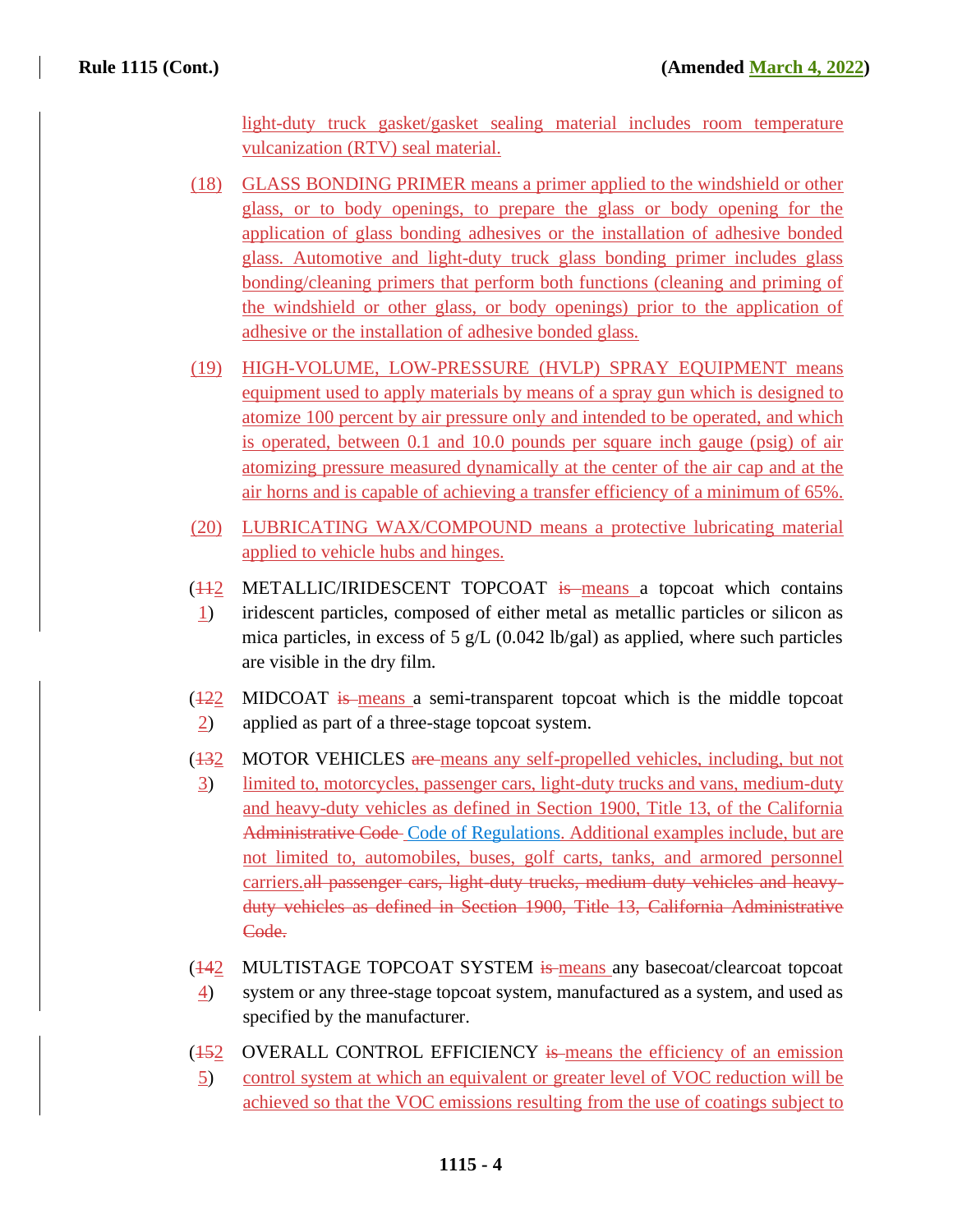this rule comply with the VOC emission limits established by the rule and includes consideration of both the capture efficiency and the efficiency of the control technology.the product of capture and control efficiencies.

- (26) PLASTIC PART means a polymer-based component added or installed onto a motor vehicle during the manufacturing process. It does not include any adhesives used to attach a plastic part to a vehicle.
- $(162)$ PRIMER is any or all coatings beneath the topcoatmeans any coating applied
- 7) prior to the applications of a topcoat for the purpose of corrosion resistance and/or adhesion of the topcoat.
- (16) SPRAY PRIMER is any primer, except primer surfacer, that is applied by spraying.
- $(1 72)$ **PRIMER SURFACER is means an intermediate protective coating applied over**
- 8) the electrodeposition primer and under the topcoat. Primer-surfacer provides adhesion, protection, and appearance properties to the total finish. Primersurfacer may also be called guide coat or surfacer. a primer coat applied over an electrophoretically applied primer.
- (29) PRIMER SURFACER OPERATIONS may include other coating(s) (e.g., antichip, lower-body anti-chip, chip-resistant edge primer, spot primer, blackout, deadener, interior color, basecoat replacement coating, etc.) that is (are) applied in the same spray booth(s).
- (30) SEALER means a high viscosity material generally, but not always, applied in the paint shop after the body has received an electrodeposition primer coating and before the application of subsequent coatings (e.g., primer-surfacer). The primary purpose of an automotive sealer is to fill body joints completely so that there is no intrusion of water, gases or corrosive materials into the passenger area of the body compartment. Such materials are also referred to as sealant, sealant primer, or caulk.
- (31) SOLIDS TURNOVER RATIO  $(R_T)$  means the ratio of total volume of coating solids that is added during electrodeposition in a calendar month divided by the total volume design capacity of the system.
- $(193)$ 2) SOLVENT CLEANING OPERATION is means the removal of loosely held uncured adhesives, uncured inks, uncured coatings, and contaminants which include, but are not limited to, dirt, soil, and grease from parts, products, tools, machinery, equipment, and general work areas. Each distinct method of cleaning in a cleaning process which consists of a series of cleaning methods shall constitute a separate solvent cleaning operation.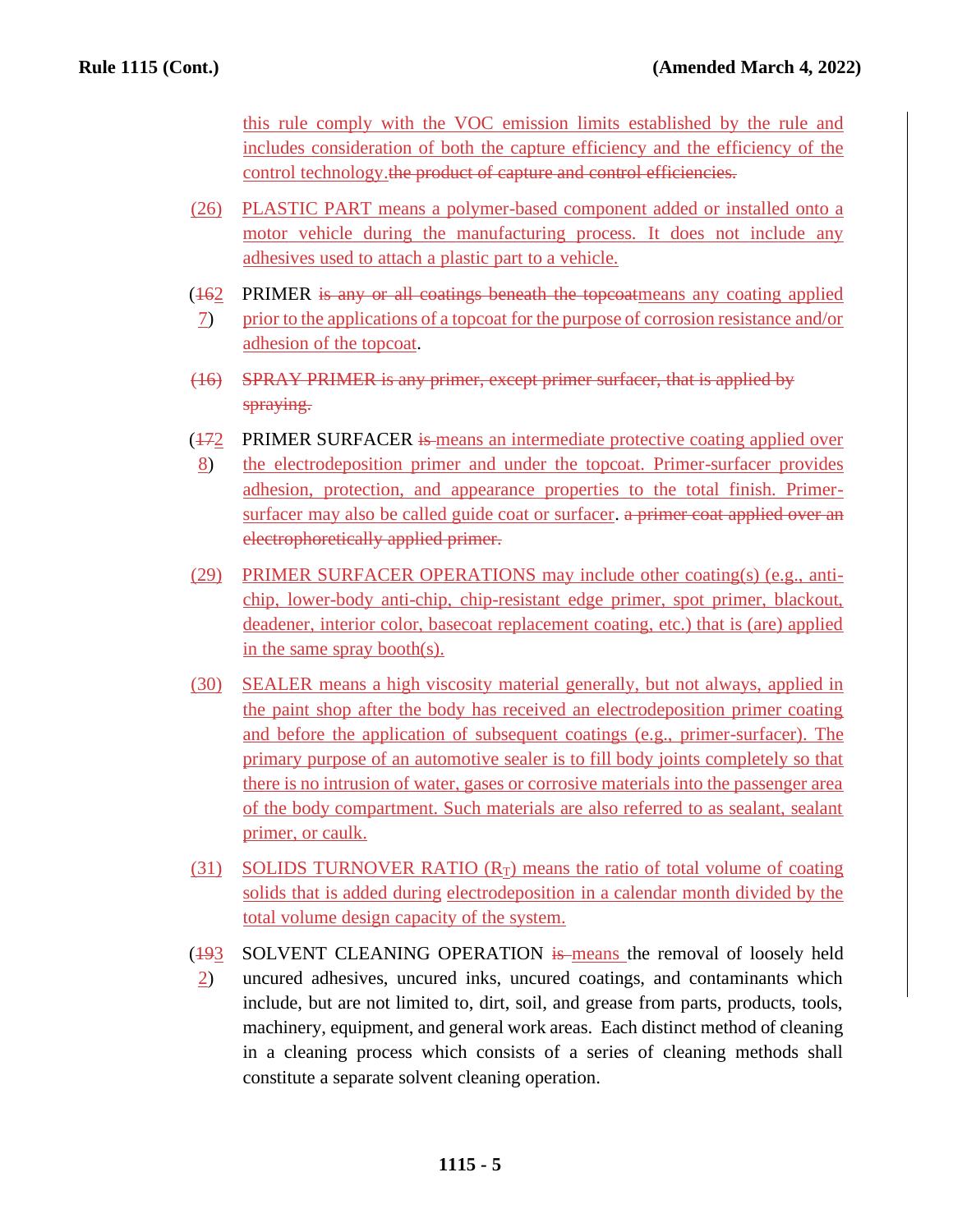- $(203)$ THREE-STAGE TOPCOAT SYSTEM is means a topcoat system composed of
- 3) a basecoat portion, a midcoat portion, and a transparent clearcoat portion.
- (213 TOPCOAT ismeans the final coating applied to provide the final color and/or a
- 4) protective finish. The topcoat may be a monocoat color or basecoat/clearcoat system. In-line repair and two-tone are part of topcoat. the final coating applied for the purpose of establishing the final color and/or protective surface. This includes all multistage topcoat systems, metallic/iridescent topcoats, and final repair coatings.
- (223 TRANSFER EFFICIENCY is means the ratio of the weight (or volume) of
- 5) coating solids adhering to an object to the total weight (or volume) of coating solids used in the application process expressed as a percentage.
- (36) TRUNK INTERIOR COATING means a coating outside of the primer-surfacer and topcoat operations, applied to the trunk interior to provide chip protection.
- (37) UNDERBODY COATING means a coating applied to the undercarriage or firewall to prevent corrosion and/or provide chip protection.
- (38) VOC OF COATING LESS WATER AND LESS EXEMPT COMPOUNDS, OR REGULATORY VOC, means the weight of VOC per combined volume of VOC and coating solids and shall be calculated by the following equation:

| <b>VOC OF COATING</b>          |                        |                              |
|--------------------------------|------------------------|------------------------------|
| <b>LESS WATER AND</b>          |                        |                              |
| <b>LESS EXEMPT</b>             |                        | Wy-Ww-Wec                    |
| <b>COMPOUNDS</b>               | <sup>-</sup> Vm-Vw-Vec |                              |
| <u>(expressed in grams per</u> |                        |                              |
| liter or pounds per gallon)    |                        |                              |
| Where:<br>Wv                   | $=$                    | Weight of volatile compounds |
| Ww                             | $=$                    | <b>Weight of water</b>       |
| Wec                            | $=$                    | Weight of exempt compounds   |
| $V_{\rm m}$                    | $=$                    | Volume of material           |
| <b>Vw</b>                      | $=$                    | Volume of water              |
| Vec                            | $=$                    | Volume of exempt compounds   |

Weight is expressed in either grams or pounds.

Volume is expressed in either liters or gallons.

(39) VOC OF MATERIAL, OR ACTUAL VOC, means the weight of VOC per volume of material and shall be calculated by the following equation: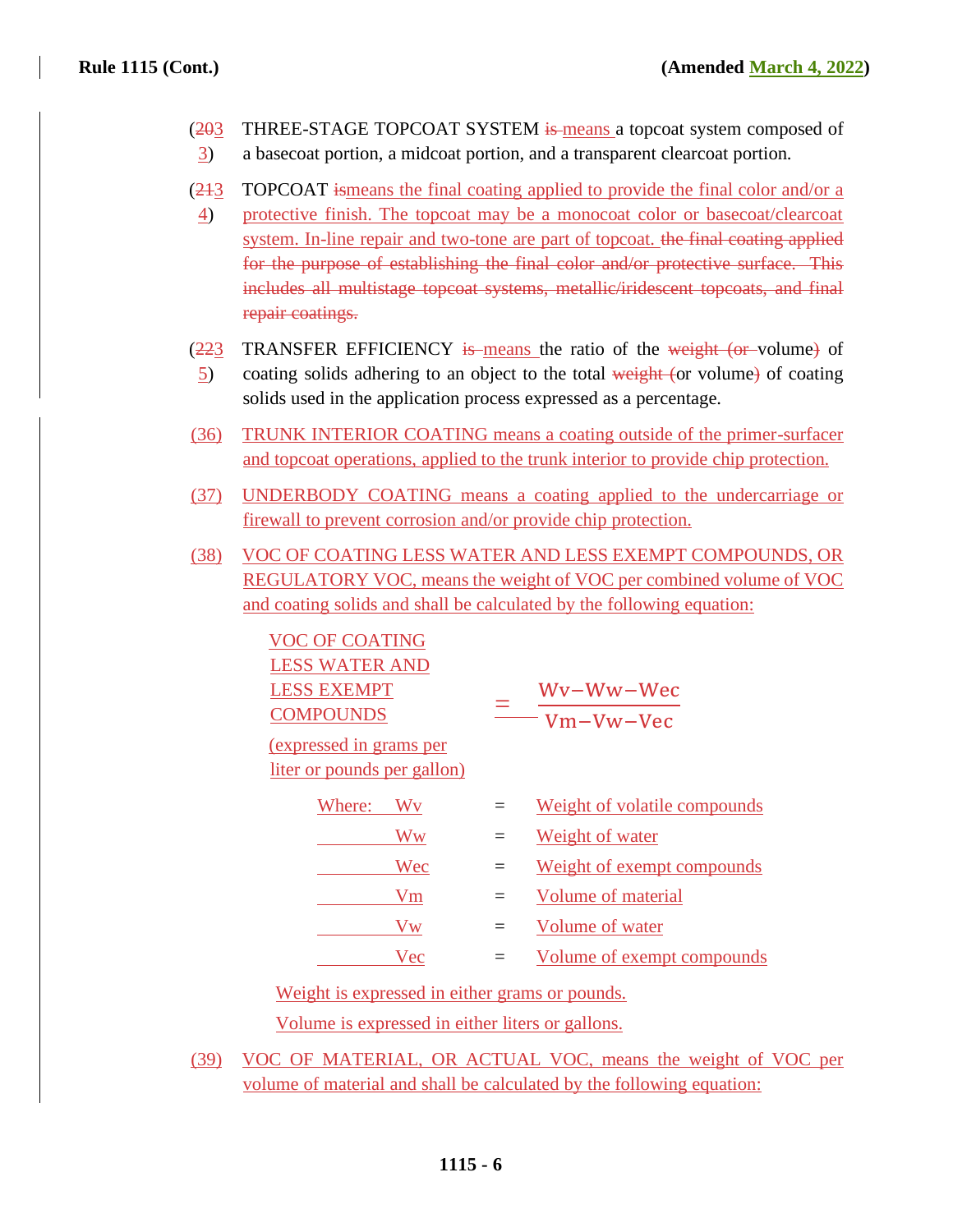| <b>VOC OF MATERIAL</b><br>(expressed in grams per<br>liter or pounds per gallon) | Wy-Ww-Wec<br>Vm              |
|----------------------------------------------------------------------------------|------------------------------|
| Where:<br>Wy                                                                     | Weight of volatile compounds |
| Ww                                                                               | <b>Weight of water</b>       |
| Wec                                                                              | Weight of exempt compounds   |
| Vm                                                                               | Volume of material           |

Weight is expressed in either grams or pounds. Volume is expressed in either liters or gallons.

(40) VOC WEIGHT PER VOLUME OF SOLIDS DEPOSITED means the ratio of the VOC of material expressed in pounds per gallon (or grams per liter) to the amount of solids deposited during the application of a coating and shall be calculated by the following equation:

|               | VOCmat                                           |
|---------------|--------------------------------------------------|
| <b>VOCdep</b> | TE x V%solid                                     |
| Where: VOCdep | $=$ VOC weight per volume of solids deposited    |
| VOCmat        | $=$ VOC of material                              |
| TE            | $=$ Transfer efficiency $(\%)$                   |
| V% solid      | $\equiv$ Volume percent of solids in the coating |

- (234 VOLATILE ORGANIC COMPOUND (VOC) is means the same as defined in
- 1) Rule 102 – *Definition of Terms* any volatile compound of carbon, excluding methane, carbon monoxide, carbon dioxide, carbonic acid, metallic carbides or carbonates, ammonium carbonate, and exempt compounds.
- (42) WEATHERSTRIP ADHESIVE means an adhesive applied to weatherstripping materials for the purpose of bonding the weatherstrip material to the surface of the vehicle.
- (43) WHEEL TOPCOAT APPLICATION means a process where a coating is applied to the rims of tires installed on a motor vehicle.
- (ed) Requirements
	- (1) VOC Content of Coatings and VOC Emission Limits
		- (A) AAn person owner or operator of a motor vehicle assembly line shall not apply any electrophoretic primer, in any motor vehicle application line, which has a VOC content in excess of 145 grams per liter (1.2 lb/gal) of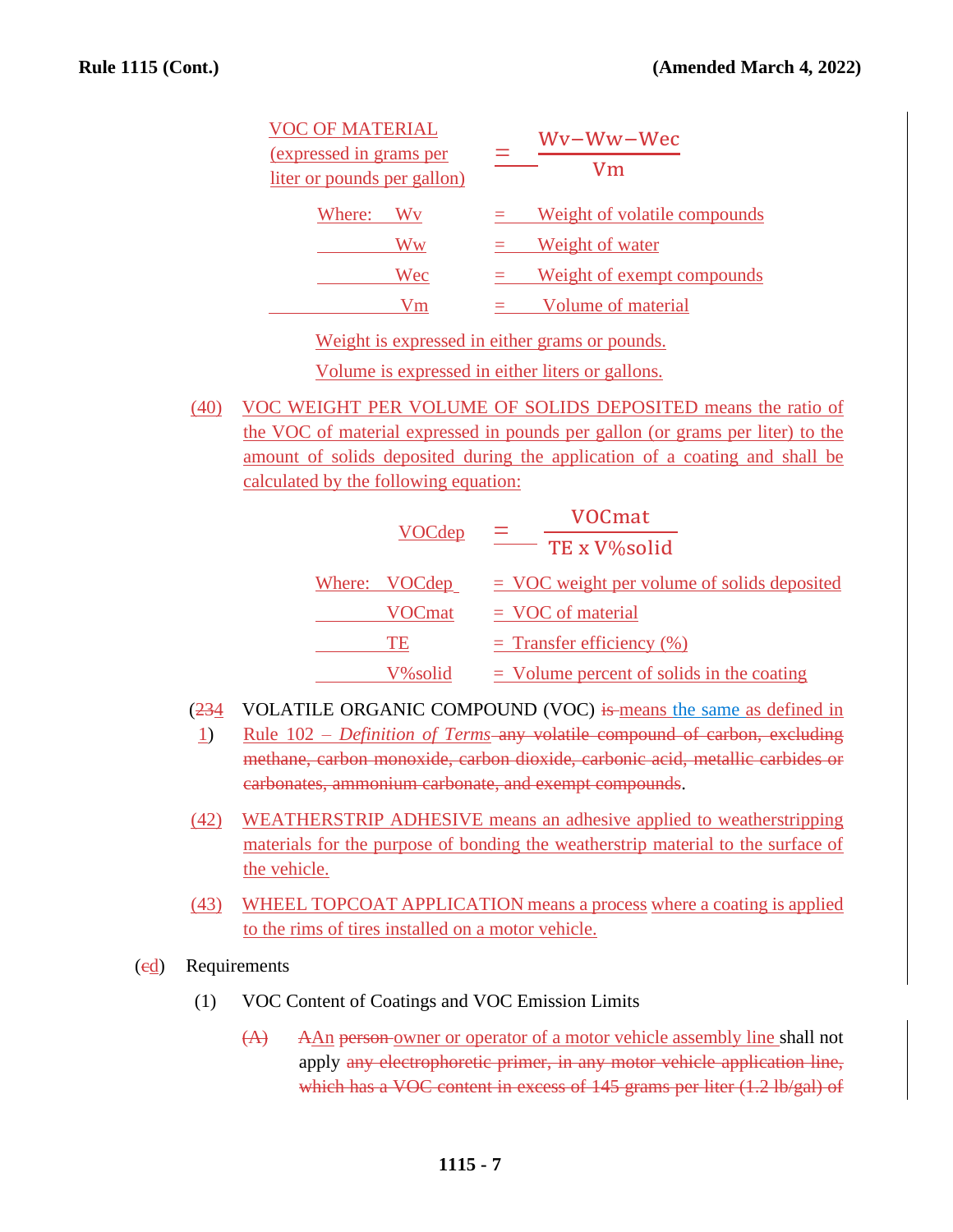coating, less water and less exempt compounds.a coating or miscellaneous material used at motor vehicle coating operations that has a VOC content in excess of the limits specified in Table 1 or Table 2 of this subdivision, except as provided in paragraph  $(d)(2)$ .

(B) A person shall not apply any final repair coating, in any motor vehicle application line, which has a VOC content in excess of 580 grams per liter (4.8 lb/gal) of coating, less water and less exempt compounds.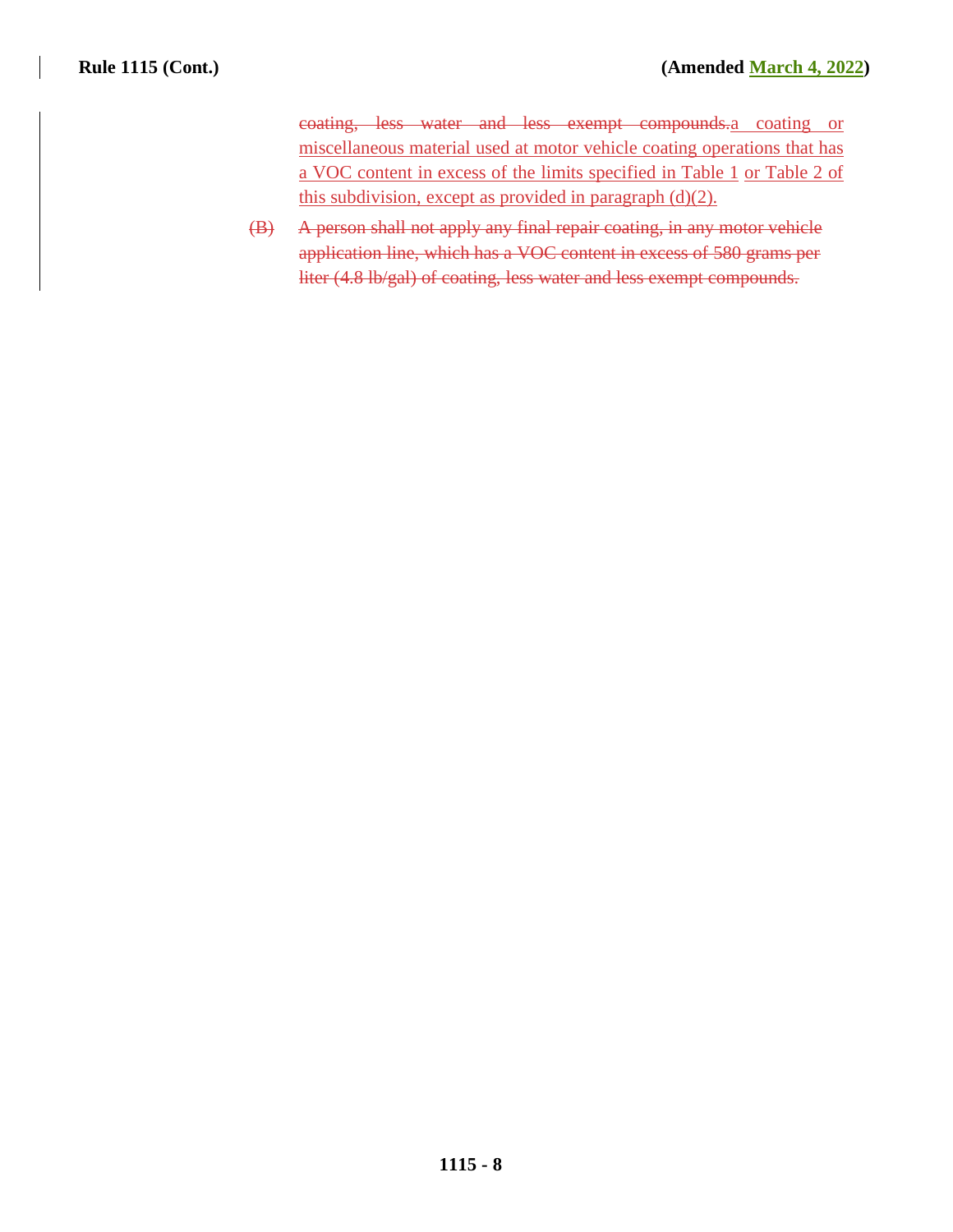(C) A person shall not apply any spray primer, primer surfacer and/or topcoat in any motor vehicle application line that result in VOC emissions in excess of 1.80 kilograms per liter (15.0 lb/gal) of applied solids.

## **Table 1: VOC Emission Limits for Motor Vehicle Assembly Coating Operations**

| <b>Assembly</b><br><b>Coating Process</b>                                                                        | <b>VOC Emission Limit</b>                                                                 |                                                                                                                                                         |                          |
|------------------------------------------------------------------------------------------------------------------|-------------------------------------------------------------------------------------------|---------------------------------------------------------------------------------------------------------------------------------------------------------|--------------------------|
| Electrodeposition                                                                                                | <b>Solids Turnover</b><br>Ratio $(R_T) \geq 0.16$                                         | $0.040 \leq R_T \leq 0.160$                                                                                                                             | $R_T < 0.040$            |
| <b>Primer operations</b><br><i>(including)</i><br>application area,<br>spray/rinse stations,<br>and curing oven) | $0.084$ kg VOC per<br>liter $(0.7 \text{ lb/gal})$ of<br>solids deposited                 | 0.084 x 350 $^{0.160}R_T$<br>kg VOC per liter<br>$\underbrace{(0.084 \times 350^{0.160} \text{ R}}_{\text{T}}$<br>x 8.34 lb/gal) of<br>solids deposited | No VOC emission<br>limit |
| Primer-Surfacer<br>operations<br>(including<br>application area,<br>flash off area, and<br>oven)                 |                                                                                           |                                                                                                                                                         |                          |
| <b>Topcoat operations</b><br><i>(including)</i><br>application area,<br>flash-off area, and<br>oven)             | 1.44 kg VOC per liter (12.0 lb VOC/gal) of solids<br>deposited                            |                                                                                                                                                         |                          |
| <b>Combined Primer-</b><br>Surfacer and<br><b>Topcoat operations</b>                                             |                                                                                           |                                                                                                                                                         |                          |
| <b>Final Repair</b><br>operations                                                                                | 0.580 kg VOC per liter (4.8 lb VOC/gal) of Coating less<br>water and less exempt solvents |                                                                                                                                                         |                          |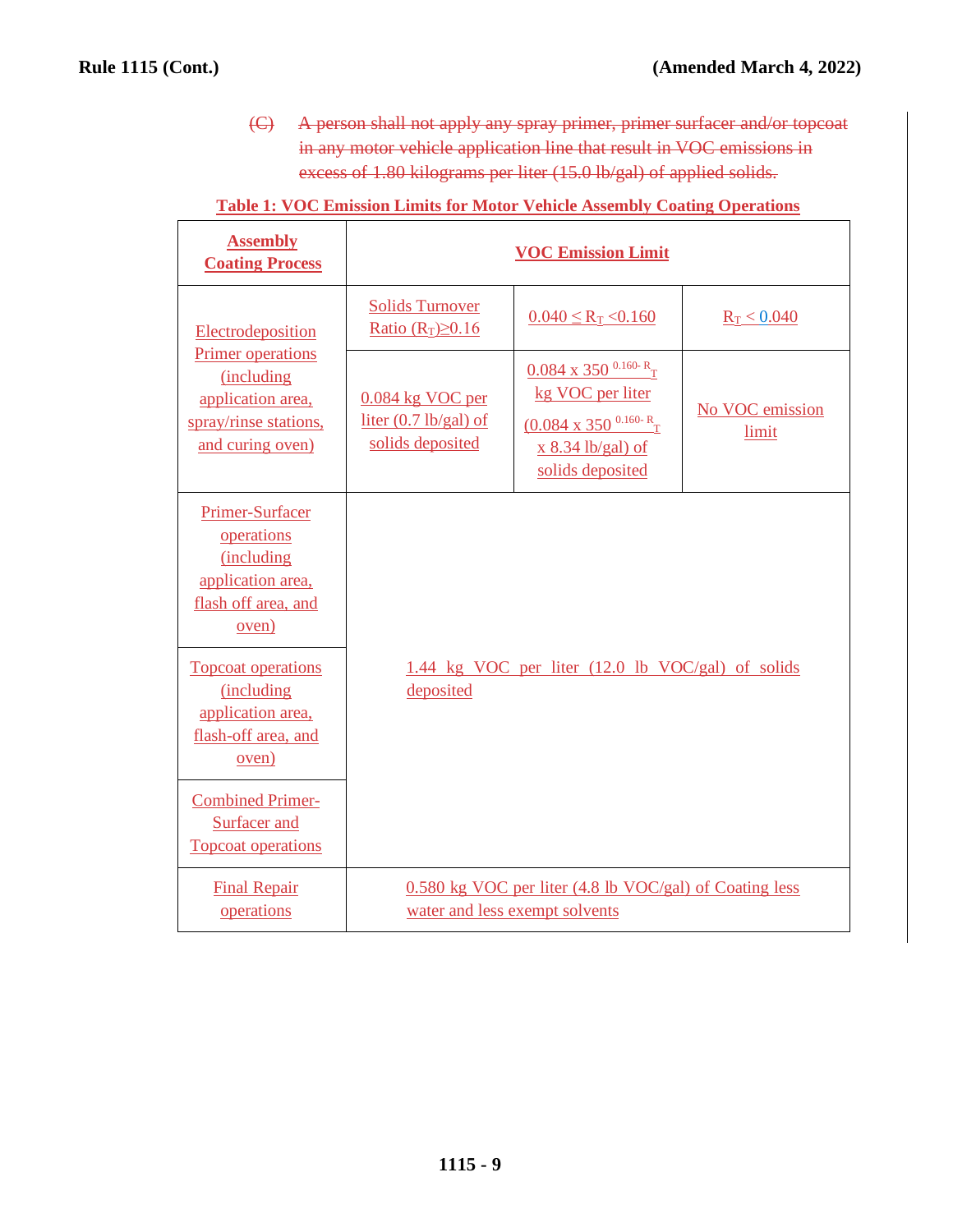# **Table 2: VOC Content Limits for Miscellaneous Materials Used in Motor Vehicle Assembly Coating Operations (Grams of VOC per Liter of Coating Less Water and Less Exempt Compounds, as Applied)**

| <b>Material</b>                          | <b>VOC Emission Limit, as Applied</b><br>grams per liter (lbs/gal) |
|------------------------------------------|--------------------------------------------------------------------|
| <b>Glass Bonding</b><br>Primer           | 900(7.5)                                                           |
| Adhesive                                 | 250(2.1)                                                           |
| <b>Cavity Wax</b>                        | 650(5.4)                                                           |
| Sealer                                   | 650(5.4)                                                           |
| Deadener                                 | 650(5.4)                                                           |
| Gasket/Gasket<br><b>Sealing Material</b> | 200(1.7)                                                           |
| <b>Underbody Coating</b>                 | 650(5.4)                                                           |
| <b>Trunk Interior</b><br>Coating         | 650(5.4)                                                           |
| <b>Bedliner</b>                          | 200(1.7)                                                           |
| Weatherstrip<br><b>Adhesive</b>          | 750(6.3)                                                           |
| Lubricating<br>Wax/Compound              | 700(5.8)                                                           |

- (2) An  $p$  person-owner or operator may comply with the requirements of paragraph  $\left(\frac{ed}{1}\right)$  by means of an Alternative Emission Control Plan pursuant to Rule 108 – *Alternative Emission Control Plans*.
- (3) Approved Emission Control System

An **person** owner or operator may comply with the provisions of paragraph  $\text{ (ed)}(1)$  by using an approved emission control system for reducing VOC emissions, consisting of collection and control devices, provided such emission control system is approved pursuant to Rule 203 – Permit to Operate, in writing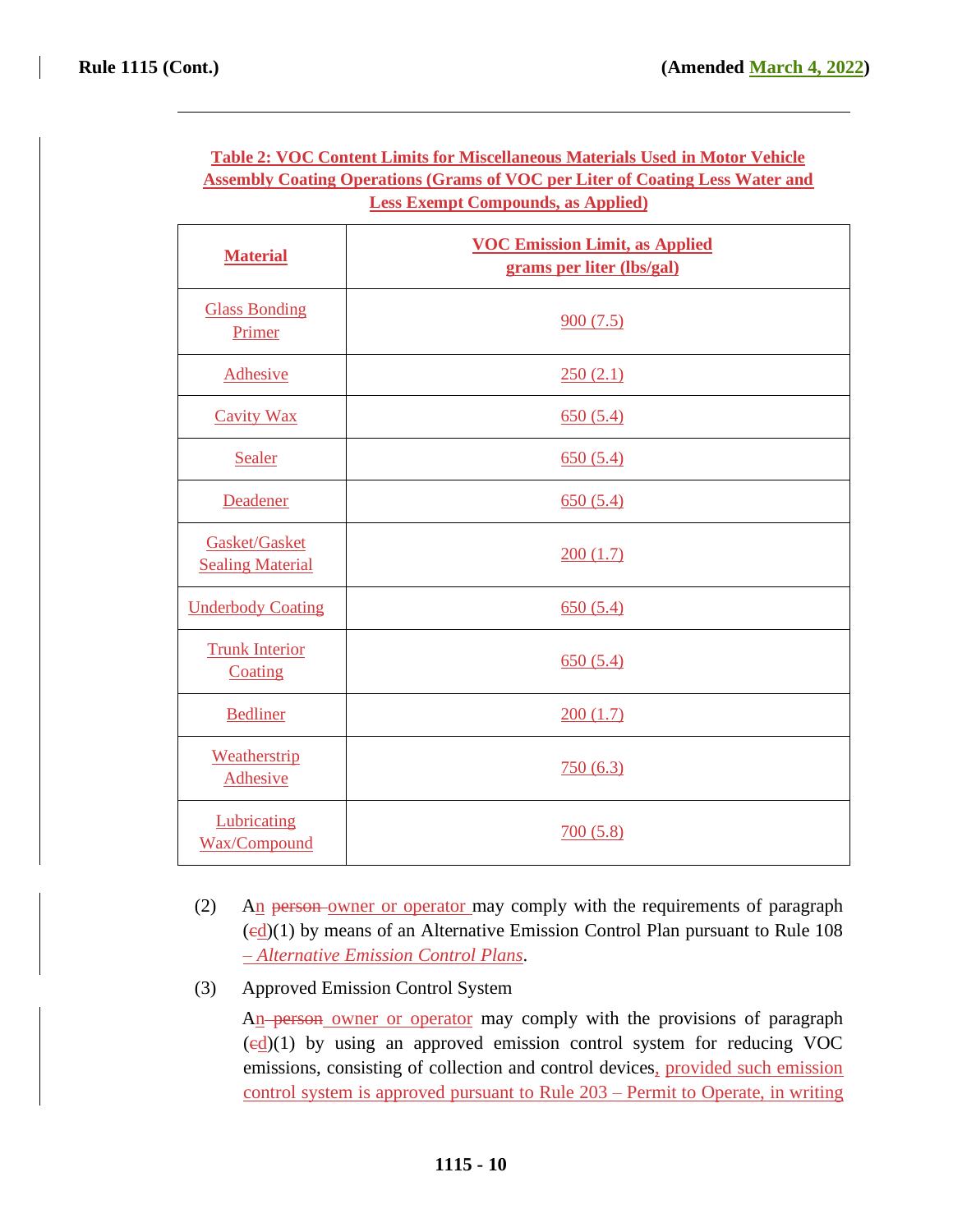by the Executive Officer, for reducing emissions of VOC. The approved emission control system shall reduce the VOC emissions resulting from the use of coatings by an equivalent or greater level to that which would have been achieved by the provisions of paragraph  $(\text{ed})(1)$ .

The required efficiency of an emission control system at which an equivalent or greater level of VOC reduction will be achieved shall be calculated by the following equation:

C.E. = 
$$
[1 - {\frac{(\text{VOC LWc})}{(\text{VOC LWn, Max})}} x \frac{1 - (\text{VOC LWn, Max}/Dn, Max)}{1 - (\text{VOC LWc}/Dc)}]
$$
 ] x 100

| Where: | C.E.               | $=$ $-$ | Overall Control Efficiency, percent                                                                                            |
|--------|--------------------|---------|--------------------------------------------------------------------------------------------------------------------------------|
|        | VOC <sub>LWe</sub> | $=$ $-$ | VOC Limit of Rule 1115, less water and less exempt<br>compounds, pursuant to subdivision $(\text{ed})$ .                       |
|        | VOCLWn, MAX        | $=$     | Maximum VOC content of non-compliant coating<br>used in conjunction with a control device, less water<br>and exempt compounds. |
|        | $D_{n,MAX}$        | $=$     | Density of solvent, reducer, or thinner contained in the<br>non-compliant coating.                                             |
|        | $D_c$              | $=$     | Density of corresponding solvent, reducer, or thinner<br>used in the compliant coating system = $880$ g/L.                     |

#### (4) Carcinogenic Materials

A person shall not manufacture motor vehicle assembly coatings for use in the South Coast AQMD in which nickel, cadmium or hexavalent chromium is introduced, used, or included as a pigment or as an agent to impart any property or characteristic to the motor vehicle assembly coatings during manufacturing, distribution, or use of the applicable motor vehicle assembly coatings.

- (5) Transfer Efficiency
	- (A) An owner or operator of an assembly line coating operation shall not apply coatings to any motor vehicle or any associated parts or components to a motor vehicle on an assembly line except by the use of one of the following methods:
		- (i) electrostatic application, or
		- (ii) high-volume, low-pressure (HVLP) spray, or
		- (iii) brush, dip, or roller, or

# **1115 - 11**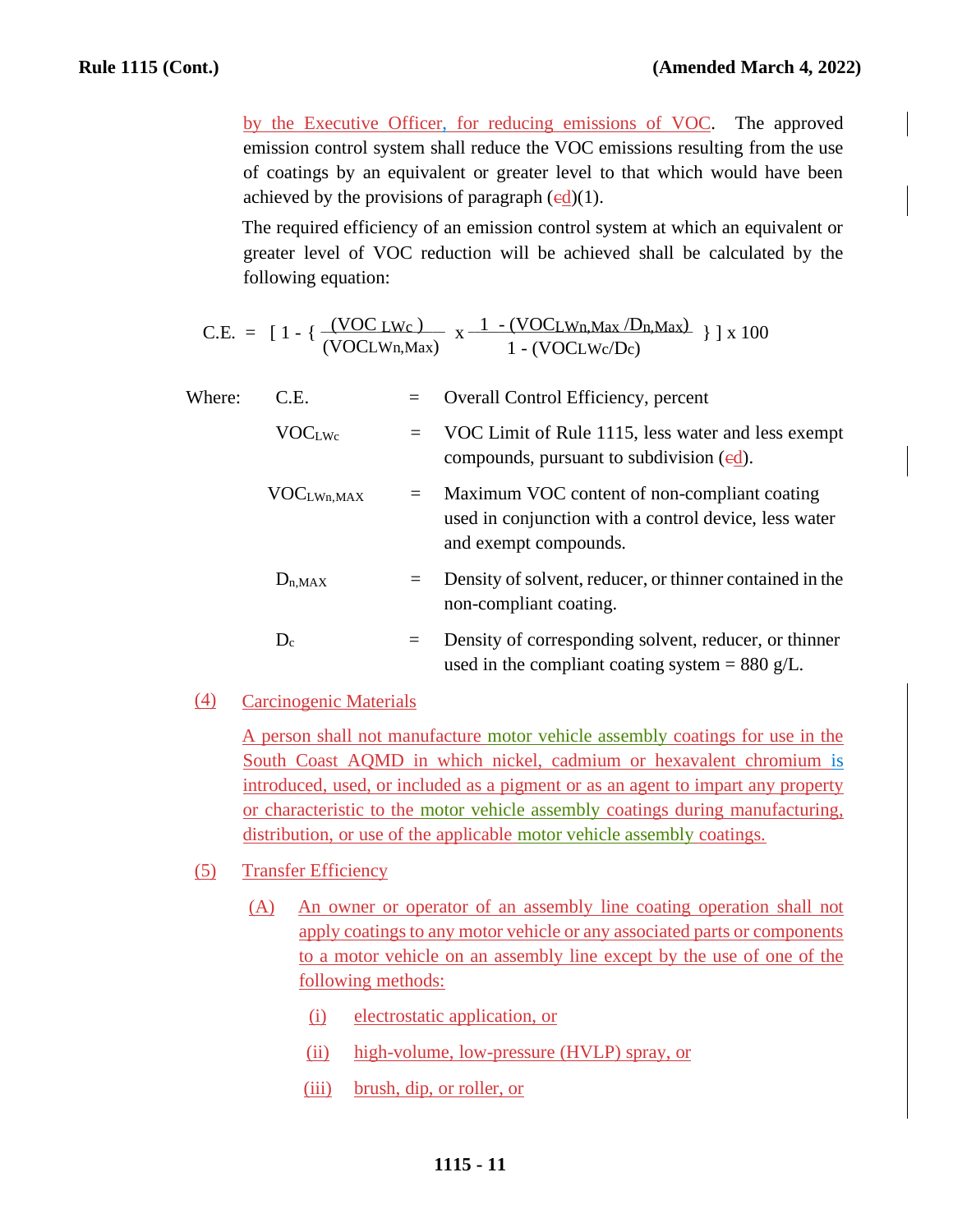- (iv) spray gun application, provided the owner or operator demonstrates that the spray gun meets the HVLP definition in paragraph (c)(19) in design and use. A satisfactory demonstration must be based on the manufacturer's published technical material on the design of the spray gun and by a demonstration of the operation of the spray gun using an air pressure tip gauge from the manufacturer of the spray gun, or
- (v) any such other automotive coating application methods as demonstrated, in accordance with the provisions of subparagraph (f)(2) capable of achieving equivalent or better transfer efficiency than the automotive coating application method listed in clause  $(d)(5)(A)(ii)$ , provided written approval is obtained from the Executive Officer prior to use.
- (B) An owner or operator shall not apply any automotive coating by any of the methods listed in subparagraph  $(d)(5)(A)$  unless the automotive coating is applied with properly operating equipment, operated according to procedures recommended by the manufacturer and in compliance with applicable permit conditions, if any.
- (46) Solvent Cleaning Operations; Storage and Disposal of VOC-containing Materials.

Solvent cleaning of application equipment, parts, products, tools, machinery, equipment, general work areas, and the storage and disposal of VOC-containing materials used in solvent cleaning operations shall be carried out pursuantsubject to Rule 1171 – *- Solvent Cleaning Operations*.

# (e) Recordkeeping

(1) Recordkeeping for VOC Emissions

An owner or operator shall maintain records of automotive coating usage pursuant to South Coast AQMD Rule 109 – *Recordkeeping for Volatile Organic Compound Emissions* to demonstrate compliance with the emission limits in subdivision (d), and shall at a minimum include the following information:

- (A) Material name and manufacturer; and
- (B) Current manufacturer specification sheets, safety data sheets, technical data sheets, or air quality data sheets, which list the actual VOC, regulatory VOC, and solids content, for each ready-to-spray automotive coating (based on the manufacturer's stated mix ratio), and automotive coating components.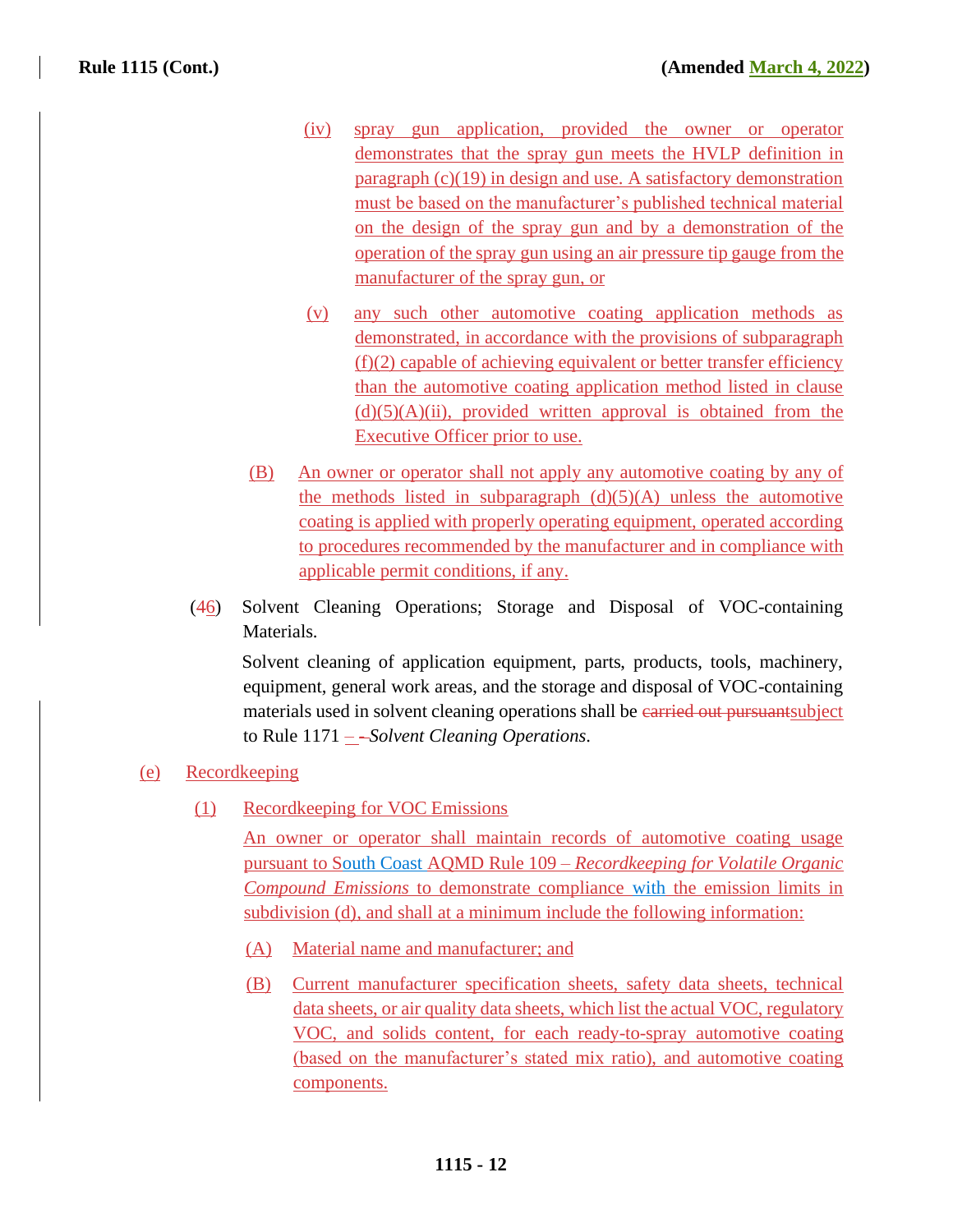- (C) Current manufacturer specification sheets, safety data sheets, technical data sheets, or air quality data sheets, which list the actual VOC and regulatory VOC for Miscellaneous Materials Used at Motor Vehicle Assembly Coating Operations
- (2) Recordkeeping for Emission Control Systems

An owner or operator using an emission control system shall maintain records, available upon request by the Executive Officer, of key system operating parameters which will demonstrate continuous operation and compliance of the emission control system during periods of VOC emission producing activities. "Key system operating parameters" are those parameters necessary to ensure or document compliance with paragraph (d)(3), including, but not limited to, temperatures, pressure drop, and air flow rates.

- $(ef)$  Methods of Analysis
	- (1) Determination of VOC and solids content

The VOC and solids content of materials subject to the provisions of the rule shall be determined by the following methods:

- (A) United States Environmental Protection Agency USEPA Reference Method 24, ([Code of Federal Regulations (CFR) Title 40, Part 60, Appendix  $A$ . The exempt compound content shall be determined by SCAQMDSouth Coast AQMD Test Method 303 (Determination of Exempt Compounds) contained in the South Coast SCAOMD AOMD *"Laboratory Methods of Analysis for Enforcement Samples"* manual or;
- (B) South Coast SCAQMDAQMD Test Method 304 [Determination of Volatile Organic Compounds (VOCs) in Various Materials] contained in the South Coast SCAQMDAQMD *"Laboratory Methods of Analysis for Enforcement Samples*<sup>"</sup> manual-; or
- (C) American Society of Testing and Materials (ASTM) Test D2369 Standard Test Method for Volatile Content of Coatings.
- (CD) Exempt Perfluorocarbon Compounds

The following classes of compounds:

- cyclic, branched, or linear, completely fluorinated alkanes;
- cyclic, branched, or linear, completely fluorinated ethers with no unsaturations;
- cyclic, branched, or linear, completely fluorinated tertiary amines with no unsaturations; and

# **1115 - 13**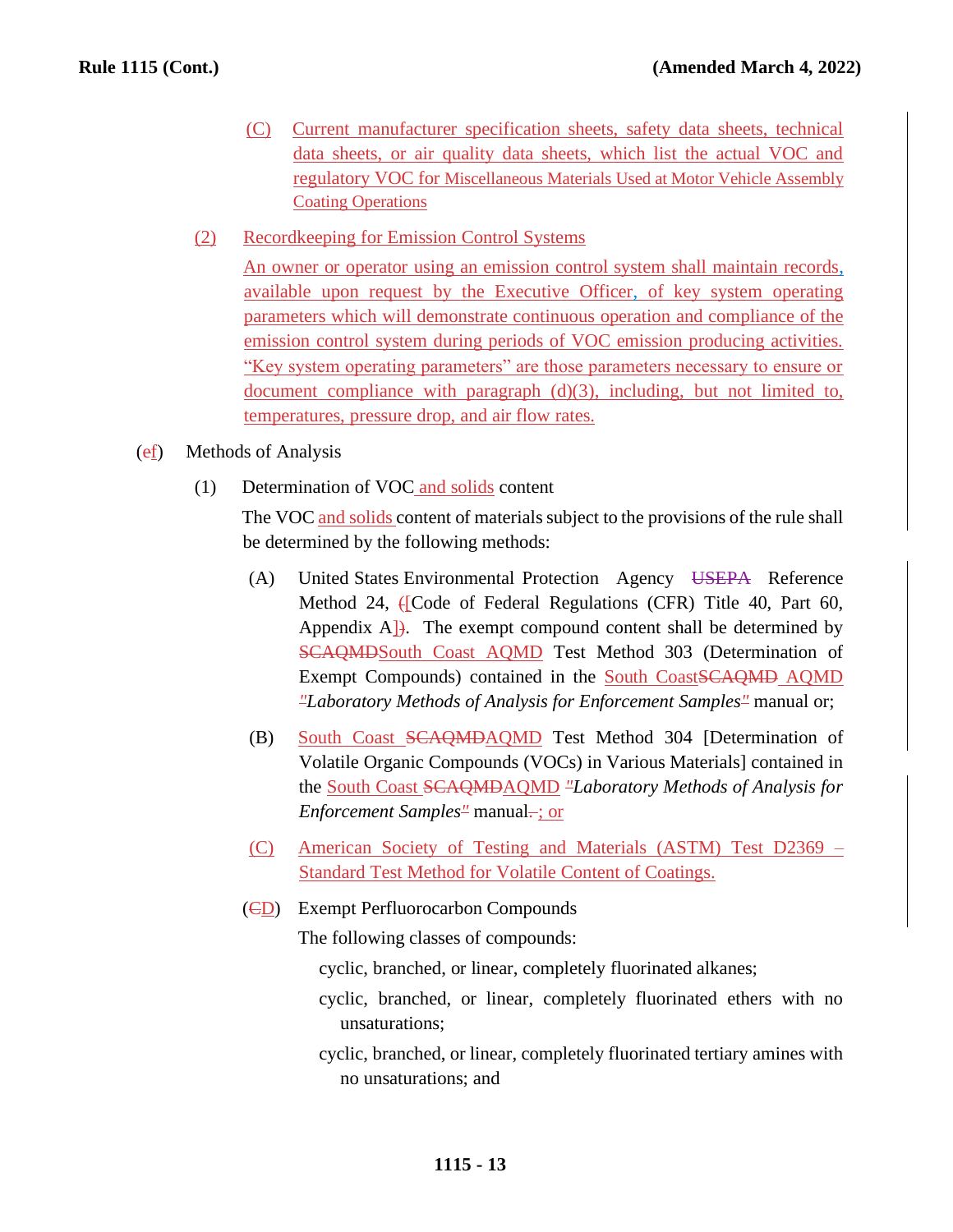sulfur-containing perfluorocarbons with no unsaturations and with sulfur bonds only to carbon and fluorine,

will be analyzed as exempt compounds for compliance with paragraph (c), only when manufacturers specify which individual compounds are used in the coating formulation. In addition, the manufacturers must identify the United States Environmental Protection Agency, California Air Resources Board, and the District approved test methods used to quantify the amount of each exempt compound.

(2) Determination of Compliance, Including Transfer Efficiency

Determination of compliance, including transfer efficiency, to verify compliance with subparagraph (c)(1)(C) shall be conducted as prescribed in EPA Protocol for Determining the Daily Volatile Organic Compound Emission Rate of Automobile and Light-Duty Truck Topcoat Operations, dated December 1988.

(2) Determination of Transfer Efficiency

The transfer efficiency of alternative automotive coating application methods, as defined by clause  $(d)(5)(A)(v)$ , shall be determined in accordance with the South Coast AQMD method "Spray Equipment Transfer Efficiency Test Procedure for Equipment User, May 24, 1989," and South Coast AQMD "Guidelines for Demonstrating Equivalency With District Approved Transfer Efficiency Spray Gun September 26, 2002."

- (3) Determination of Efficiency of Emission Control System
	- (A) The capture efficiency of the emissions control system as specified in paragraph  $(ed)(3)$  shall be determined by the procedures presented in the USEPAU.S. EPA technical guidance document, "Guidelines for Determining Capture Efficiency, January 9, 1995." Notwithstanding the test methods specified by the Guidelines, any other method approved by the USEPAU.S. EPA, the California Air Resources Board, and the South Coast SCAQMDAQMD Executive Officer may be substituted.
	- (B) The efficiency of the control device of the emission control system as specified in paragraph  $(\text{ed})(3)$  and the VO<sub>2</sub>C content in the control device exhaust gases, measured and calculated as carbon, shall be determined by the USEPAU.S. EPA Test Methods 25, 25A, or South Coast SCAQMDAQMD Method 25.1 (Determination of Total Gaseous Non-Methane Organic Emissions as Carbon) as applicable. U.S. EPA Test Method 18, or ARB Method 422 shall be used to determine emissions of exempt compounds.